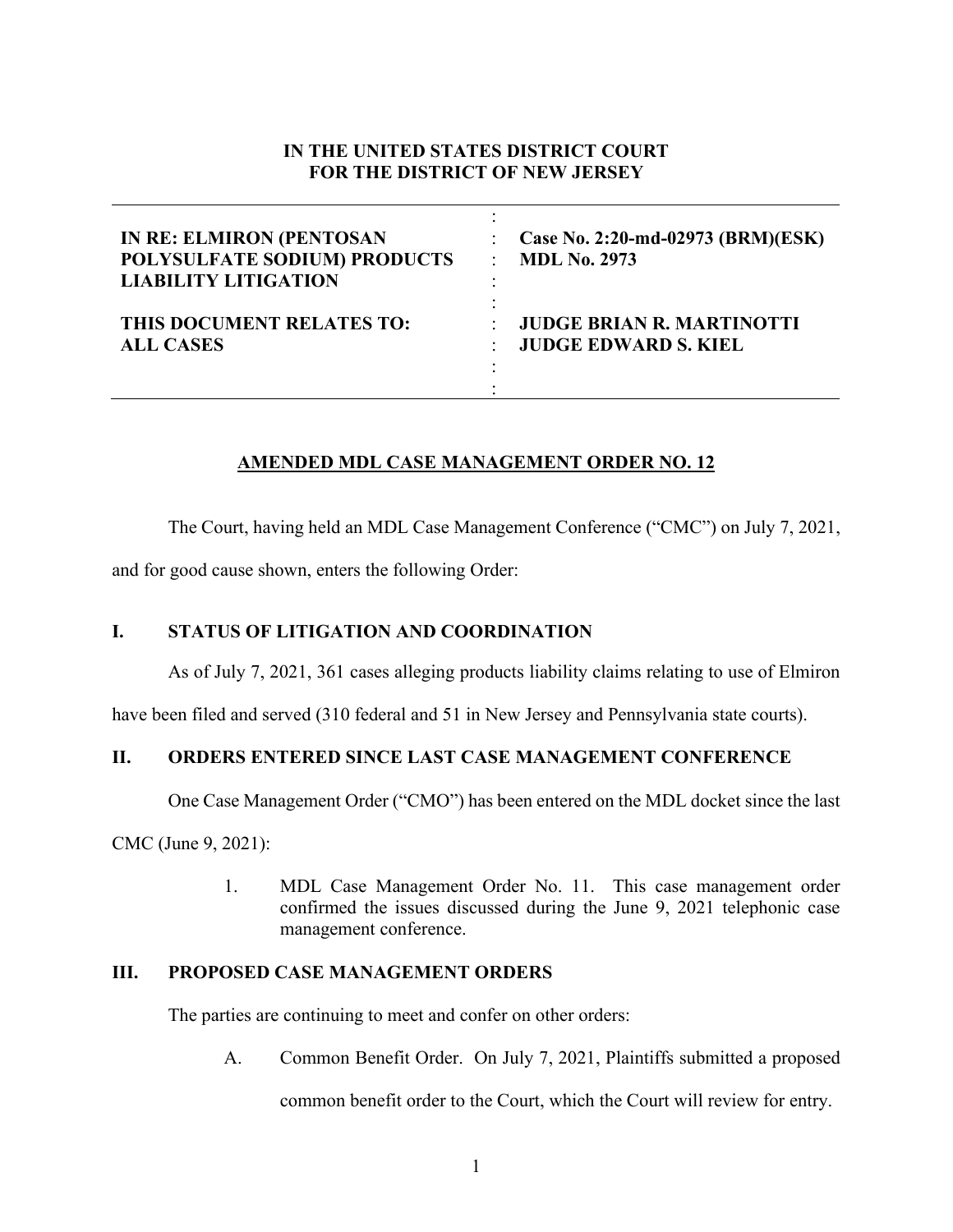- B. Science Day Order. The parties shall continue to meet and confer regarding Science Day scheduled for September 30, 2021, including logistics, attendance, disclosure of experts, and coordination, and submit a proposed order.
- C. Case Management Order on Bellwethers and Trials. The parties shall continue to meet and confer, and submit a proposed order.

### **IV. JANSSEN DISCOVERY**

The parties shall continue to meet and confer on discovery and state-federal coordination issues relating to depositions, and any disputes shall be directed to Judge Polifroni.

### **V. TEVA DISCOVERY**

The parties shall continue to meet and confer on dismissals, discovery, and Rule  $30(b)(6)$ deposition issues, and submit any disputes to Judge Polifroni.

#### **VI. THIRD-PARTY LITIGATION FUNDING**

At the request of Defendants, the following proposed text order language will be entered on the master docket in accordance with DNJ Local Rule 7.1.1:

"Pursuant to L. Civ. R.  $7.1.1$  (eff. June 21, 2021), the parties, including intervening parties, are required to file a statement (separate from any pleading) containing specific information regarding third-party litigation funding. *See* L. Civ. R. 7.1.1(a)(1-3). This statement shall be filed within 45 days of the effective date of this Rule, or no later than August 5, 2021. For newly filed cases, this information shall be filed within 30 days of filing an initial pleading. *See* L. Civ. R. 7.1.1(a). For transferred cases, this information shall be filed within 30 days of transfer of the matter to this district. *See* L. Civ. R. 7.1.1(a)."